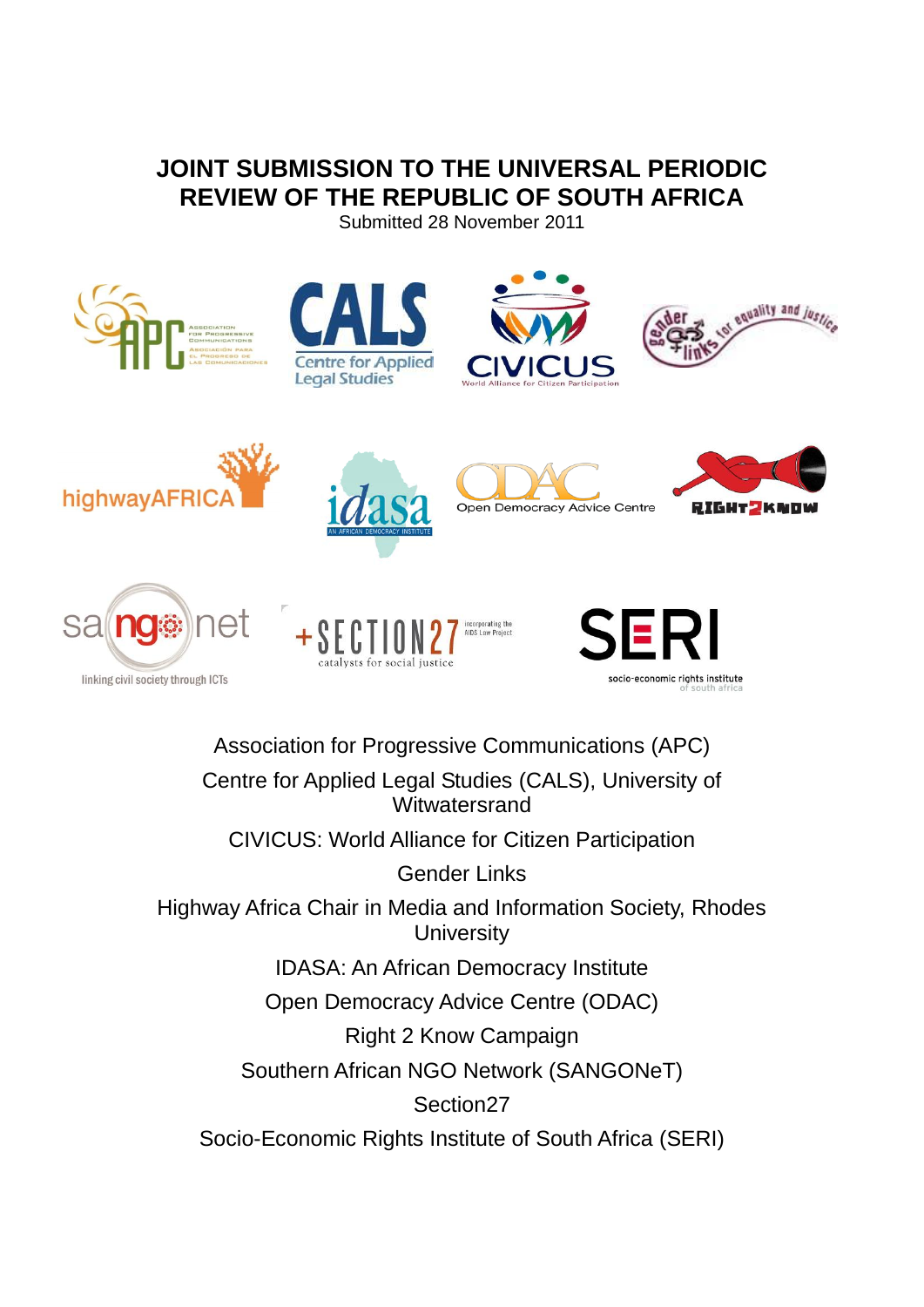# **A Introduction**

- 1. This joint submission from APC,<sup>1</sup> CALS,<sup>2</sup> CIVICUS,<sup>3</sup> Gender Links,<sup>4</sup> Highway Africa Chair in Media and Information Society,<sup>5</sup> IDASA,<sup>6</sup>  $ODAC$ ,<sup>7</sup> Right 2 Know,<sup>8</sup> SANGONet,<sup>9</sup> Section27<sup>10</sup> and SERI<sup>11</sup> focuses on: freedom of expression; the right to information; freedom from censorship; freedom of the press; the right to privacy; and the importance of affordable access to the internet. The submission is structured as follows:
	- Section B highlights concerns about universal, equitable and affordable internet access; internet penetration in South Africa; and online content diversity and language.
	- Section C highlights concerns about the right to privacy and the regulation of the interception of communications.
	- Section D highlights concerns about the freedom of expression and impending legislative restrictions.
	- Section E highlights concerns about access to information and protections for whistle-blowers.

- 2 The Centre for Applied Legal Studies is an independent organisation committed to promoting democracy, justice, equality and peace in South Africa and addressing and undoing our country s legacy of oppression and discrimination, through the realisation of human rights for all South Africans under a just constitutional and legal order. [www.wits.ac.za/academic/clm/law/11159/cals.html](http://www.wits.ac.za/academic/clm/law/11159/cals.html)
- <sup>3</sup> CIVICUS is World Alliance for Citizen Participation is an international movement with members in more than 100 countries worldwide. Established in 1993, CIVICUS nurtures the foundation, growth and protection of citizen action throughout the world, especially in areas where participatory democracy and citizen"s freedom of association are threatened. [www.civicus.org](http://www.civicus.org/)
- <sup>4</sup> Gender Links (GL) is an organisation that works in 15 SADC countries and is committed to a region in which women and men are able to participate equally in all aspects of public and private life in accordance with the provisions of the Southern African Development Community (SADC) Protocol on Gender and Development. [www.genderlinks.org.za](http://www.genderlinks.org.za/)
- <sup>5</sup> Highway Africa is a centre of the School of Journalism and Media Studies at Rhodes university. It promotes the use of appropriate technologies by journalists and citizens. It hosts an annual conference, and engages in training, teaching, research, postgraduate supervision and advocacy to strengthen Africa's position in the global information society. [www.ru.ac.za](http://www.ru.ac.za/)
- <sup>6</sup> Idasa is an independent public interest organisation committed to building sustainable democratic societies in collaboration with African and global partners. [www.idasa.org](http://www.idasa.org/)
- 7 ODAC's mission is to promote open and transparent democracy; foster a culture of corporate and government accountability; and assist people in South Africa to be able to realize their human rights. ODAC seeks to achieve its mission through realising the right to know so that it makes a material, tangible difference to the lives of the poor, and thereby contributes to social and economic justice. [www.opendemocracy.org.za](http://www.opendemocracy.org.za/)
- 8 The Right2Know Campaign (R2K) is a nation-wide coalition of people and organisations. R2K believes a responsive and accountable democracy able to meet the basic needs of our people is built on transparency and the free flow of information[. www.r2k.org.za](http://www.r2k.org.za/)
- 9 The Southern African NGO Network (SANGONeT) was founded in 1987. Over the past 24 years SANGONeT has developed into a dynamic civil society organisation with a history closely linked to the social and political changes experienced by South Africa during its transition to democracy. SANGONeT is still one of very few NGOs in Africa involved in the field of information communication technologies (ICTs) and continues to serve civil society with a wide range of ICT products and services. [www.ngopulse.org](http://www.ngopulse.org/)
- <sup>10</sup> Section27 was established in May 2010 as a public interest law centre that seeks to influence, develop and use the law to protect, promote and advance human rights. [www.section27.org.za](http://www.section27.org.za/)
- <sup>11</sup> SERI is a non-profit organisation providing professional, dedicated and expert socio-economic rights assistance to individuals, communities and social movements in South Africa. [www.seri-sa.org](http://www.seri-sa.org/)

<sup>1</sup> 1 The Association for Progressive Communications (APC) is an international network and non-profit organisation founded in 1990 that wants everyone to have access to a free and open internet to improve lives and create a more just world. [www.apc.org](http://www.apc.org/)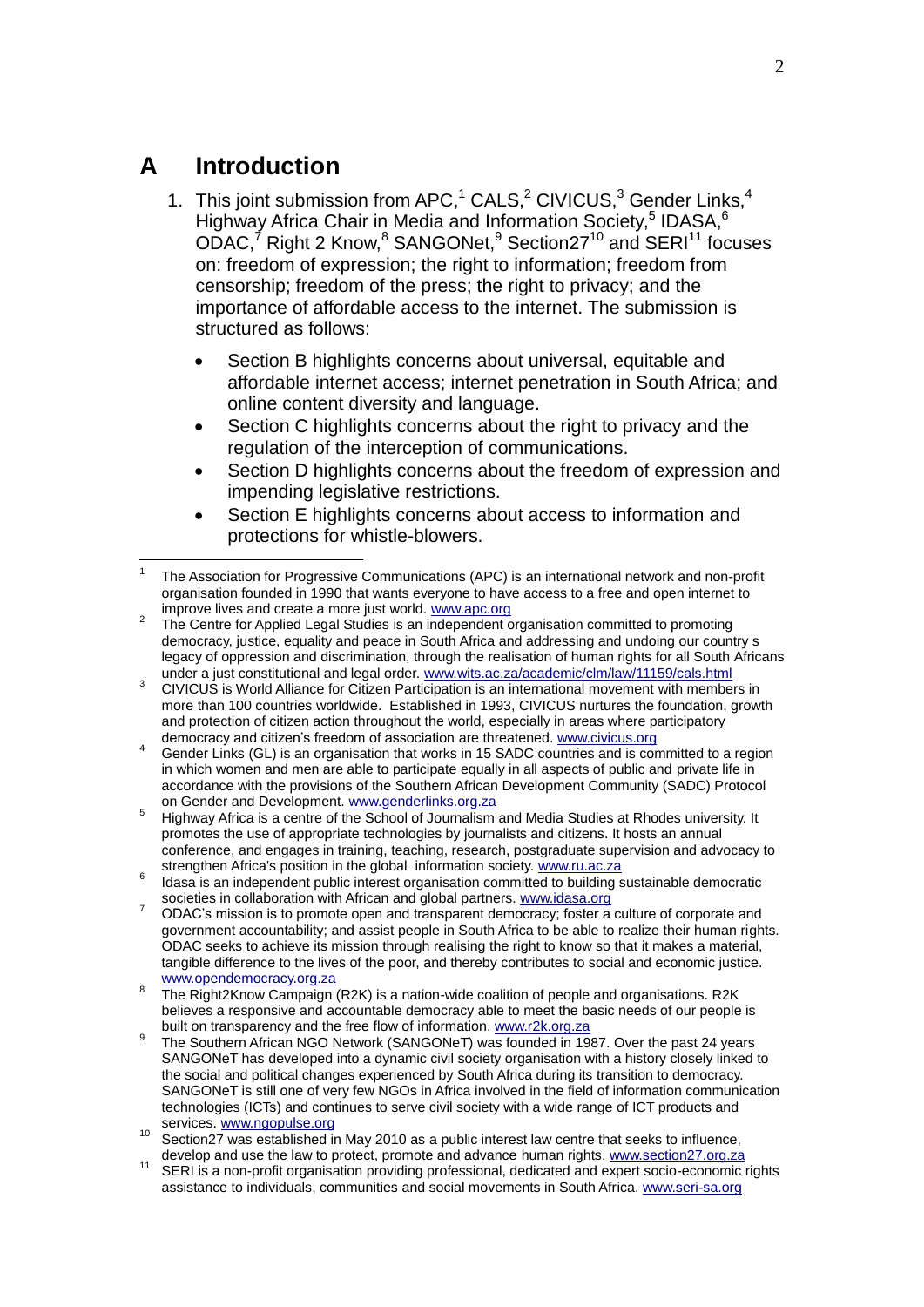- Section F makes recommendations for follow up and implementation.
- 2. Particular attention is given to internet access as a facilitating right that affects all the other rights addressed in this submission. The UPR process should give consideration to the internet which has become integrally linked with human rights, particularly, but not exclusively, rights related to culture, information and expression.
- 3. The official outcome documents of the United Nations World Summit of the Information Society (WSIS), affirms the importance of human rights in the information society.<sup>12</sup> The importance of promoting and protecting human rights and fundamental freedoms on the internet has also been confirmed by the Human Rights Committee, which notes that freedom of expression includes internet based expression.<sup>13</sup> Frank la Rue, Special Rapporteur on the promotion and protection of the right to freedom of opinion and expression also confirms that Member States' existing human rights obligations<sup>14</sup> extend to taking steps (including national plans of action) to ensure access to the internet.<sup>15</sup>

# **B Universal, equitable and affordable internet access**

- 4. South Africa has the obligation to "promote or to facilitate the enjoyment of the right to freedom of expression and the means necessary to enjoy this right, which includes the internet."<sup>16</sup>
- 5. The key access issues in South Africa are: limited access (low internet penetration particularly outside main centres), prohibitively high costs, inadequate broadband infrastructure, limited content in local languages, and the absence of an integrated strategy for harnessing the potential of the internet for social, cultural, economic and political development.

## *B.1 Internet penetration and cost in South Africa*

6. The number of internet users in South Africa has increased by 65 per cent since 2000 (from 2.4 million to 6.8 million). But overall internet penetration at 13.9 per cent is low – particularly given the potential of the internet to support the exercise of human rights such as freedom of opinion and the right to participate in the cultural life of the

<sup>&</sup>lt;u>.</u> <sup>12</sup> The Geneva Declaration of Principles (December 2003) makes extensive reference to the Universal Declaration of Human Rights: http://www.itu.int/wsis/docs/geneva/official/dop.html

<sup>&</sup>lt;sup>13</sup> Human Rights Committee, General Comment 34, Freedoms of Opinion and Expression, (21 July 2011, CCPR/C/GC/34) para 12.

<sup>14</sup> The matters on which they must report in the UPR: Human Rights Council, Institution-building of the United Nations Human Rights Council (18 July 2007, A/HRC/RES/5/1. Affirmed in Resolution A/HRC/RES/16/21).

 $15$  Frank La Rue "Report of the Special Rapporteur on the promotion and protection of the right to freedom of opinion and expression" (26 April 2011, A/HRC/17/27).

 $16$  Ibid, A/66/290, at para. 80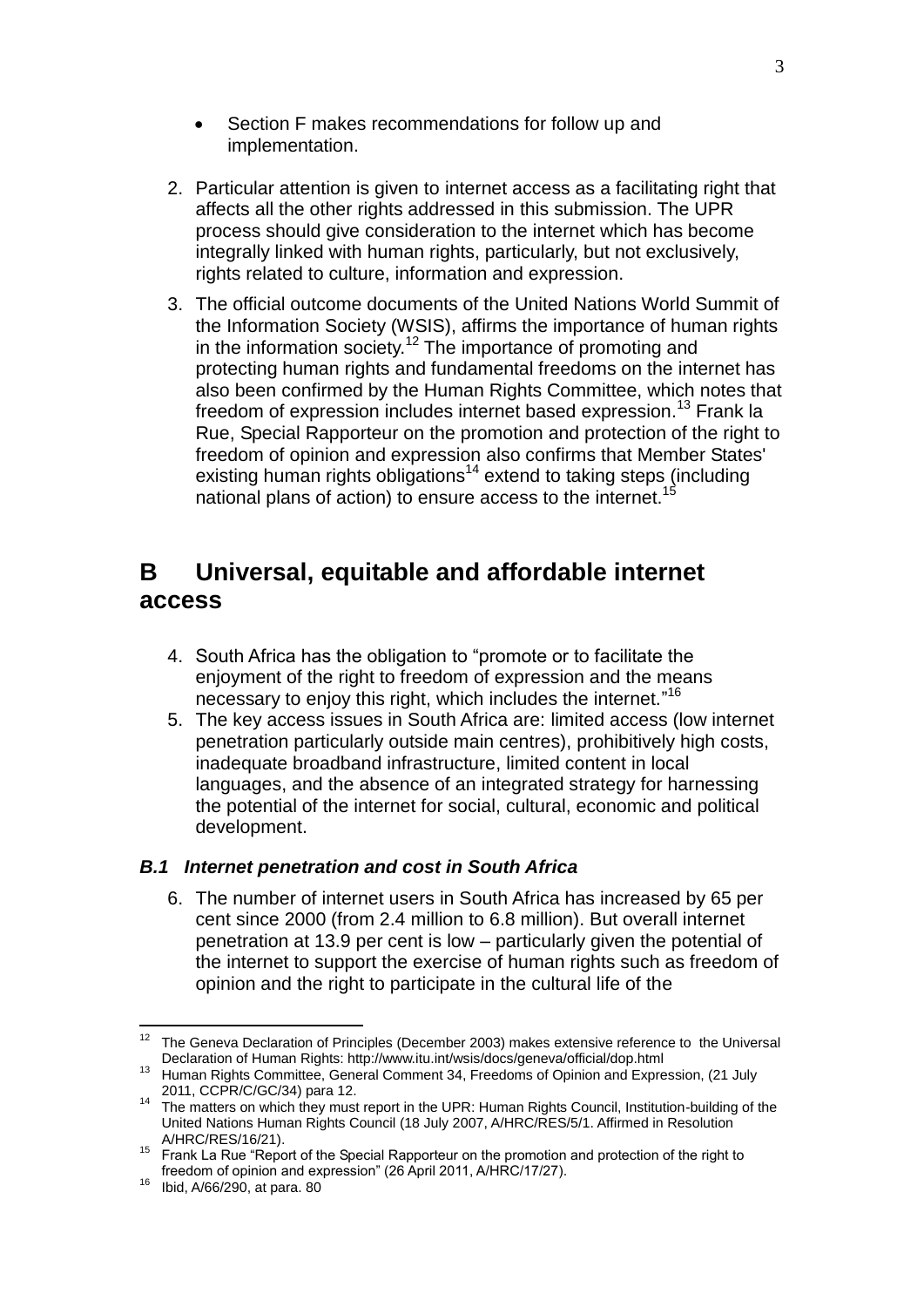community.<sup>17</sup>

- 7. The uneven nature of the distribution of internet penetration is worrying. Only 31 per cent of South African internet users are women<sup>18</sup> and 64 percent of all users are white South Africans (nine per cent of the country's total population).<sup>19</sup> Rural internet penetration remains very low and distribution of internet users among provinces is extremely uneven. South Africa's two most urbanised provinces, Gauteng and the Western Cape, account for 73% of all internet users in the country.
- 8. For many individuals, the economic barriers to gaining internet access are prohibitive (not only are costs of internet access high, devices such as computers and internet enabled phones are also expensive) and "for the vast majority of South Africans, the Internet remains only a concept – still unaffordable and mysterious". $20$
- 9. The development of mobile access to the internet has helped connect those in rural areas. This is positive, but also creates new inequalities. As handsets become more sophisticated, new services (including public services) become available to those with a connection – excluding those without the internet connection, and the right type of phone. Currently the cheapest mobile internet data option costs R 50 rands per month for 100 Mb, which is simply too expensive for sustained access.<sup>21</sup><sup>22</sup>
- 10.A deep pent-up demand for Internet use in South Africa, held back by lack of affordable connectivity and lack of affordable access devices clearly indicates that the Internet has become a vital tool in the lives of ordinary people. Despite this, projections suggest that Internet penetration will remain below 25% until at least 2015.
- 11.If fixed broadband access does not reach rural areas soon, the differences in accessibility to the internet will just increase the digital divide (including the gender digital divide) within South Africa, and between South Africa and the rest of the world.
- 12.We commend the Department of Art and Culture for their efforts to support free internet access in public libraries. Free public internet access must feature in Government's plans to ensure that ALL people, no matter what their personal economic circumstances, can access the internet. However, this initiative should achieve greater focus, and feature in interdepartmental national development planning. Public access can also be used to reach groups that are specifically marginalised, e.g. unemployed women in rural areas.

 $17<sup>17</sup>$ <sup>17</sup> Internet World Stats, http://www.internetworldstats.com/stats1.htm

<sup>&</sup>lt;sup>18</sup> Research ICT Africa, http://www.researchictafrica.net/countries.php?cid=19.

<sup>19</sup> Statistics South Africa, http://www.statssa.gov.za/publications/P0302/P03022011.pdf

<sup>20</sup> Internet Society South Africa, http://www.isoc.org.za/?p=198.

<sup>21</sup> Russell Southwood, Policy and regulatory issues in the mobile internet, (APC, May 2011), http://www.apc.org/en/node/12433, fetched November 15 2011.

<sup>22</sup> [http://www.8ta.com/plans/prepaid-data/,](http://www.8ta.com/plans/prepaid-data/) APC comparison between current available mobile operators in South Africa.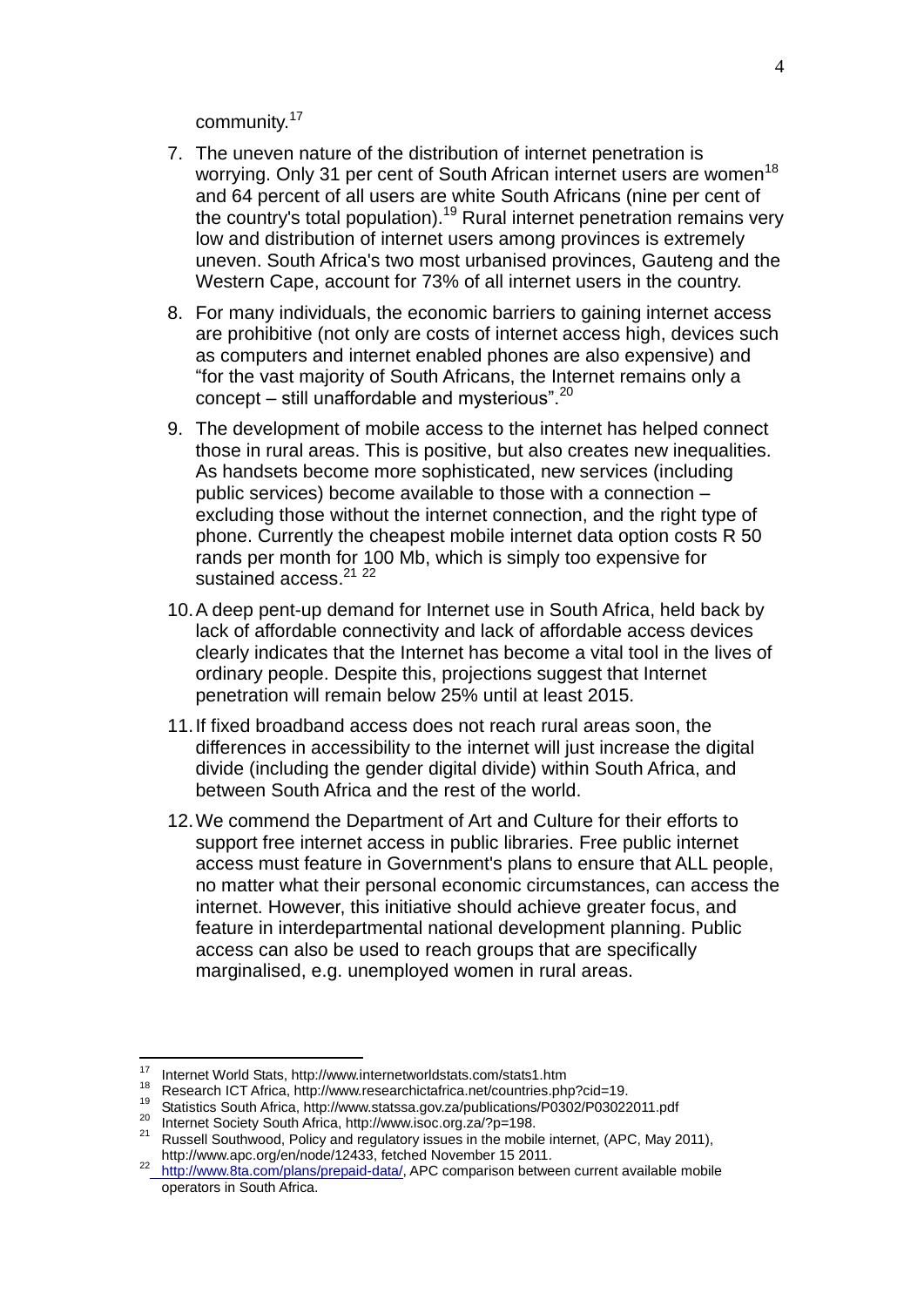#### *B.2 Policy and regulation weakness*

- 13.South Africa has a broadband policy with the laudable the goal of achieving universal access to broadband services by 2019. However, the policy target of 15 percent household penetration is far too low and the definition of broadband <sup>23</sup> (256kbit download speed) is problematic. This speed does not satisfy current demands, and will definitely not be enough in 2019.
- 14.A primary weakness of the policy is that it does not present an integrated vision of how internet infrastructure can support development and reduce inequality, including gender inequality. The recent National Development Plan for 2030 is a good example of a more comprehensive approach to ICT policy, but we have yet to see if a "national e-strategy"<sup>24</sup> will become reality and include updated targets for internet and broadband penetration.
- 15.In general the failed process of managed liberalisation of the telecommunication market has led to limited competition, high prices and slow development of services, which mostly affects poor marginalised groups.<sup>25</sup><sup>26</sup>

#### *B.3 Content diversity and language*

- 16.Language is a barrier to full internet access for many South Africans. South Africa has eleven official languages, yet content is available predominantly in English and Afrikaans. Limited content in local languages reduces the overall value of the internet as a tool for protecting and strengthening local culture and knowledge
- 17.The establishment of the Media Development and Diversity Agency and the adoption of the Media Development and Diversity Act in 2002 was positive step The Agency has stated that: $27$

"Access to information and a choice of media for all, is a fundamental right of citizens, especially the poor. All South Africans should have equal access to a diverse choice of media (public, commercial and community). All citizens should have access to media in all languages, accordingly support of indigenous languages in print, TV and internetbased media should be consolidated."

18.However, the Agency has failed to adequately include internet content in its actions.

#### *B.4 Human rights and multi-stakeholder participation in internet governance, policy and regulation*

19. It is important that South Africa observes its obligation to promote and protect human rights in all internet policy and regulation. This can be

 $^{23}$  Department of Communications, Broadband Policy for South Africa, no. 33377.

<sup>24</sup> National Planning Commission, National Development Plan for 2030, p. 172.

<sup>25</sup> Alison Gillwald, SA Fails test of network society, Mybroadband,

http://mybroadband.co.za/news/telecoms/35902-sa-fails-test-of-network-society.html 26 National Planning Commission, National Development Plan for 2030, p. 172-175.<br>26 National Planning Commission, National Development Plan for 2030, p. 172-175.

<sup>27</sup> http://www.mdda.org.za "Strategic and Business Plan 2009-2012 03 June 2009"at page 30.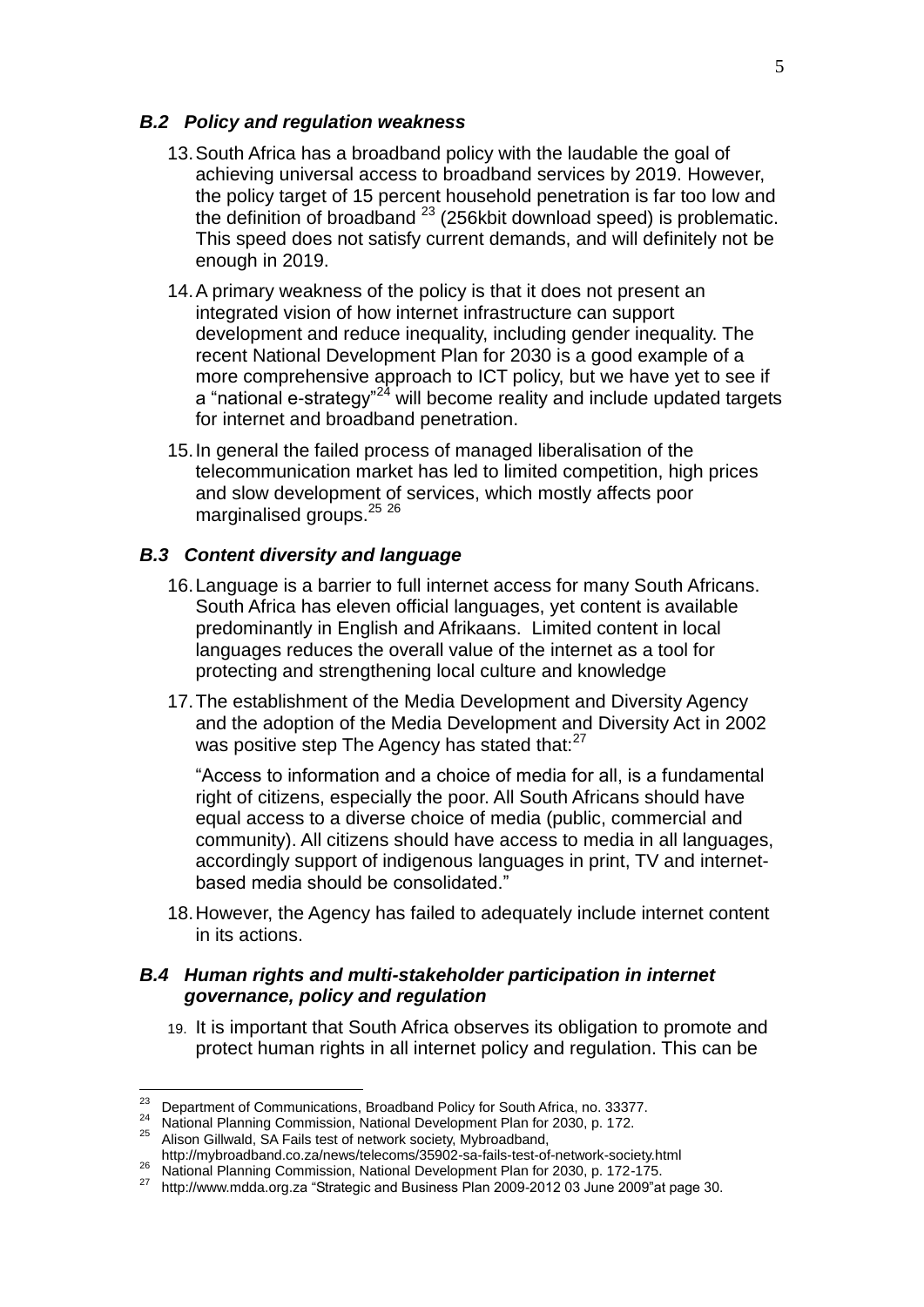done more effectively in close partnership with civil society and all other relevant stakeholders, as defined in the Tunis Agenda: "Internet governance is the development and application by governments, the private sector and civil society, in their respective roles, of shared principles, norms, rules, decision-making procedures, and programmes that shape the evolution and use of the internet".<sup>28</sup>

20.We commend the government for convening a multi-stakeholder national Internet Governance Forum during 2011, but this is not enough. There is a need for a standing multi-stakeholder forum where government can openly engage with civil society, business and others on all internet related policy and regulation.

# **C Right to privacy and regulating the interception of communications**

- 21.According to the Mail and Guardian newspaper dated 14/10/2011, rogue police and intelligence officials are intercepting people"s communications illegally. The Regulation of Interception of Communications Act (RICA) makes it illegal for anyone to intercept communications without permission of a retired judge,<sup>29</sup> designated for this purpose by the Minister of State Security. The paper"s report is deeply worrying, as it suggests routine violations of the right to privacy of citizens.
- 22.Once again in the run up to the ruling party"s next elective conference in 2012, there are signs of the cycle of abuse emerging once again, in spite of the fact that the intelligence services claim to have tightened internal controls. Apart from the Mail and Guardian"s allegations, which the SAPS have vigorously denied, various political leaders have also alleged that they are spied on. $30<sup>30</sup>$
- 23.The problem dates back to 1999, when the NIA's mandate was broadened to inappropriate proportions, which was due to an overbroad definition of national security.<sup>31</sup> The broad definition has enabled an expansive mandate of the state security agencies, which has effectively mandated them to become state watchdogs of society, making it more likely that intelligence resources will be used for improper reasons, namely to spy on perceived political opponents, civil society, activists, or journalists.
- 24.The oversight body for intelligence services, the Inspector General of Intelligence, is not sufficiently independent from the executive, lacks

 $28$  WSIS. Tunis Agenda for the Information Society. Para. 34.

http://www.itu.int/wsis/docs2/tunis/off/6rev1.html.

<sup>&</sup>lt;sup>29</sup> Regulation of Interception of Communications Act no. 70 of 2002.

<sup>30</sup> Rostron, B. "ANC resorts to the biggest apartheid bogy", Business Day, 24/11/2011,

<sup>31</sup> Nathan, L., Matthews, J. and Ginwala, F. Intelligence in a constitutional democracy – final report to the Minister of Intelligence Services, the Hon. Mr. Ronnie Kasrils MP, September 2008.

<sup>32</sup> Spies snoop on greens, *City Press*, [http://www.citypress.co.za/SouthAfrica/News/Spies-snoop-on](http://www.citypress.co.za/SouthAfrica/News/Spies-snoop-on-greens-20111112)[greens-20111112](http://www.citypress.co.za/SouthAfrica/News/Spies-snoop-on-greens-20111112)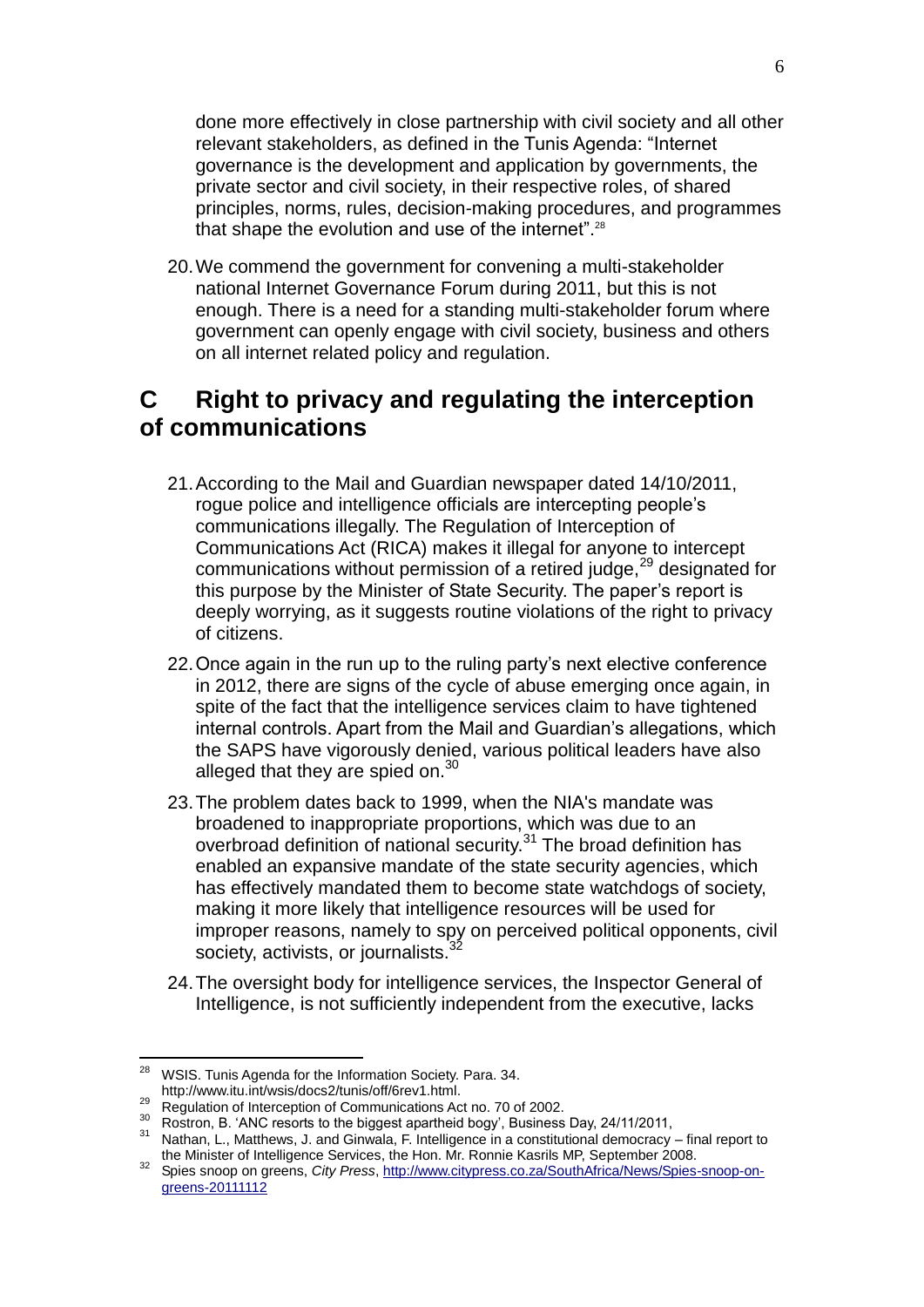resources and does not release its reports publicly.<sup>33</sup>

- 25.RICA does not cover "foreign signals intelligence", which means that communications between South Africans and foreigners can be intercepted without following the procedure outlined in RICA, leaving this aspect of communications interception wide open to abuse. Furthermore, there has been no parliamentary or public debate about the most appropriate mandate for these services. $34$
- 26.South Africa is meant to have a state-of-the-art oversight system for the intelligence community. Yet in reality, there are too few safeguards to prevent factions of the ruling party that seek to gain or retain power from using the intelligence services to further their political objectives. Disappointingly, the Commission's recommendations to improve accountability have not been implemented yet.
- 27.The crime intelligence mandate is also overly broad. The National Strategic Intelligence Act requires Crime Intelligence to provide strategic intelligence on national security matters, which lends itself to political intelligence gathering that moves far beyond the SAPS" crime prevention mandate.<sup>3</sup>

### *C.1 The Regulation of Interception of Communications Act (RICA)*

- 28.RICA provides sets out the legal grounds on which interception orders may be issued.<sup>36</sup> In deciding whether or not to grant the interception order, the designated judge must be satisfied, for example that there are reasonable grounds to believe that a serious offence has been or is being or will probably committed, that the gathering of information regarding actual or potential threats to public health and safety and national security or actual threats to other compelling national economic interests is necessary, and in a number of other instances.
- 29.RICA contains safeguards, such as restricting the scope of the Act to a defined set of serious offences. The interception centres that carry out these orders report to the Minister of State Security and Parliament"s Joint Standing Committee on Intelligence, which offers an additional level of oversight. The designated judge also provides the Committee with an annual report, which becomes publicly available when the Committee"s report is released. Furthermore, intelligence activities are certified as being constitutionally and legally complaint by the Inspector general of Intelligence, who reports directly to Parliament. However, there are indications that these safeguards are insufficient.

#### *C.2 The tapping of Mzilikazi wa Afrika's phone*

30.Recently, the Sunday Times newspaper revealed that one of their

<sup>33</sup> Nathan, L., Matthews, J. and Ginwala, F. Intelligence in a constitutional democracy – final report to the Minister of Intelligence Services, the Hon. Mr. Ronnie Kasrils MP, September 2008.

<sup>34</sup> Nathan, L., Matthews, J. and Ginwala, F. Intelligence in a constitutional democracy – final report to the Minister of Intelligence Services, the Hon. Mr. Ronnie Kasrils MP, September 2008.

<sup>35</sup> National Strategic Intelligence Act, Act 94-39, 1004.

<sup>36</sup> Regulation of Interception of Communications and Provision of Communication-related Information Act, 2002.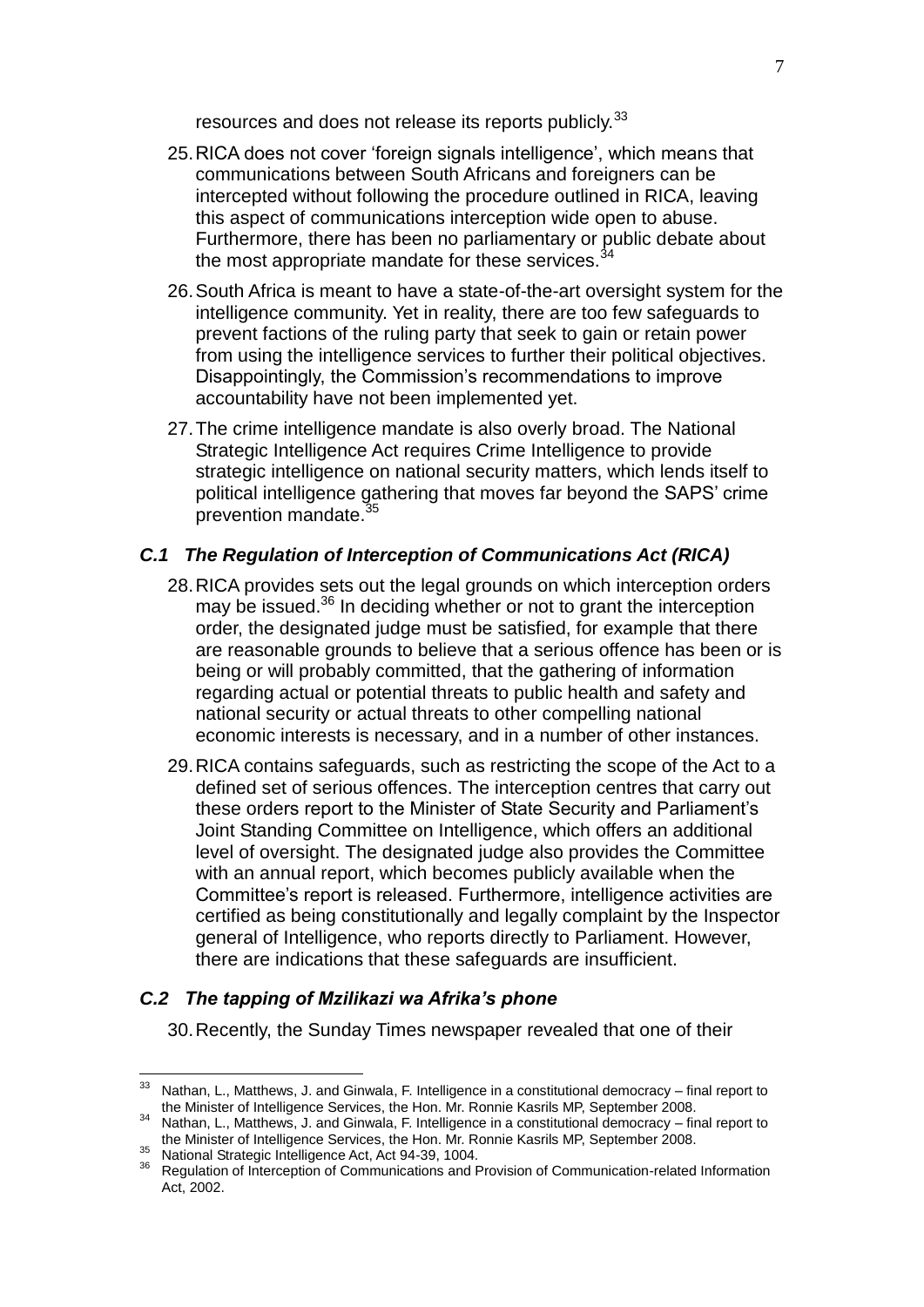journalists, Mzilikazi wa Afrika, had his phone calls intercepted by the elite crime fighting unit, the Hawks.<sup>37</sup>

- 31.The phone tap was confirmed by the Inspector-general of Intelligence, Faith Radebe, who stated in her report to the paper that the Crime Intelligence Division of the police served the Hawks with an interception direction for his phone calls. The direction was approved by the designated judge, which meant that the phone tap was lawful.
- 32.Wa Afrika himself made the news last year when he was arrested in a dramatic raid on the paper"s offices for being in possession of a fax of a letter supposedly written by Mpumalanga Premier David Mabuza, announcing his resignation. He was accused of fraud and defeating the ends of justice for being in possession of the fax. The fax turned out to be false, and Sunday Times never published the story. The state prosecutor subsequently declined to press charges against him, saying that wa Afrika had no case to answer.
- 33.By that stage, wa Afrika had made a name for himself for his reports on corruption in Mpumalanga, as well as a scandal involving an unlawful approval of a multimillion-rand lease agreements for police headquarters in Pretoria and Durban. Given the flimsiness of the case against the journalist, it is impossible not to arrive at the conclusion that police with a vested interest in shielding Mpumalanga province"s leadership, concocted a case to intimidate wa Afrika as a journalist. It can also be surmised that the designated judge simply accepted the police"s reasons for the need for an interception order, in spite of the fact that they were baseless, which shows the fact that even the legal process outlined in RICA is capable of being abused.

#### *C.3. Monitoring the interception of communications*

- 34.South Africa"s reports on interception orders are threadbare. Between 2006 and 2008, the designated judge"s report merely contained statistics on the number of interception orders granted. To his credit, the latest designated judge issued a more detailed report for 2009/ 2010, but it still falls far short of the reporting obligations needed for effective public oversight. For instance, insufficient information is provided to understand why there has been a huge 120 per cent increase in the number of interception directions granted by the designated judge between 2009 and 2010. In fact, statistics for these years point to a steady growth in the number of interception orders.<sup>38</sup>
- 35.No provision for ensuring that a person whose communications are intercepted is informed about the order exists in South Africa's law. which means that the judge's decisions cannot be taken on review by the affected party as she or he simply does not know of the interception direction.

<u>.</u>

<sup>&</sup>lt;sup>37</sup> Pather, S. 'Hawks tapped our reporter's phone'. Sunday Times. 2/11/2011.

<sup>38</sup> Reports to the National Assembly of the Joint Standing Committee on Intelligence, 2008-2010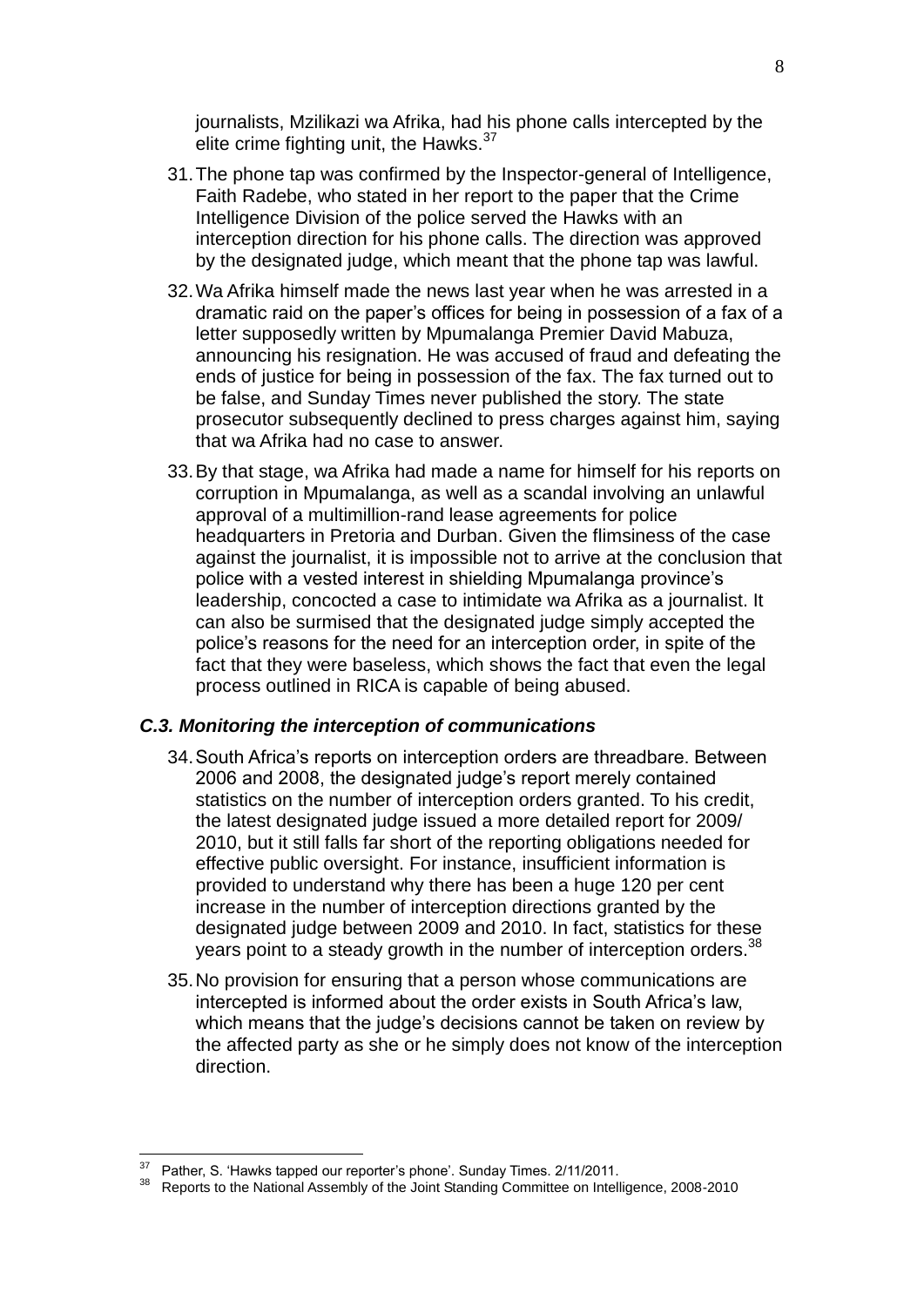# **D Freedom of Expression – Impending Restrictions**

- 36.Freedom of expression is an enabling right and a cornerstone of democracy. The Constitution of South Africa provides for freedom of expression including freedom of the press and the media in general.
- 37.However, four proposed new laws are likely to contradict the constitution and curtail freedom of expression.

#### *D.1 The Protection of State Information Bill (POSIB)*

- 38.While the POSIB is primarily limited to state security services, it also empowers the Minister of State Security to extend all classification provisions to "any organ of state or part thereof" which could throw a blanket of secrecy over a potentially unlimited scope of government documents and activities.<sup>3</sup>
- 39.If passed, the POSIB may greatly affect whistle blowers and journalists reporting on documents considered classified who could face up to 25 years in jail.
- 40.Access to information facilitates free expression and promotes good governance. The POSIB, if enacted, hinders freedom of the press, freedom of expression and the right of the people to access government information.
- 41.The POSIB would erode people"s rights to scrutinize and hold government organs accountable. Civil society organizations, community groups and journalists wishing to play watchdog in the country to guarantee transparency and accountability will be criminalized for receiving or possessing any classified information.

#### *D.2 The Statutory Media Appeals Tribunal*

- 42.The ruling political party in South Africa passed a resolution in Polokwane December 2007, to investigate a Media Appeals Tribunal. This resolution was reaffirmed at the ruling party"s national general council in Durban in September 2010.
- 43.Although intended to transform media and improve journalism standards in the country, the tribunal will effectively mean political control of the media. The Tribunal"s primary intention of addressing what the government referred as "continuous shabby journalism, declining of journalism standards, inaccurate, unfair and irresponsible reporting, the inadequate powers of the press ombudsman to deter and discourage this practice, continuous non-compliance and nonadherence to the existing Press Code and a lack of accountability from the media" <sup>40</sup> is likely to create self-censorship in the media as the muscle of the state moves in to silence dissenting voices.

<sup>&</sup>lt;sup>39</sup> Section 3.2.b Protection of State Information Bill (B6-2010)

<sup>&</sup>lt;sup>40</sup> Contained in the Parliament invitation to stakeholders for "Indaba on Diversity and Transformation of Print Media" in September 2011, by head of the newly formed Press Freedom Commission (PFC)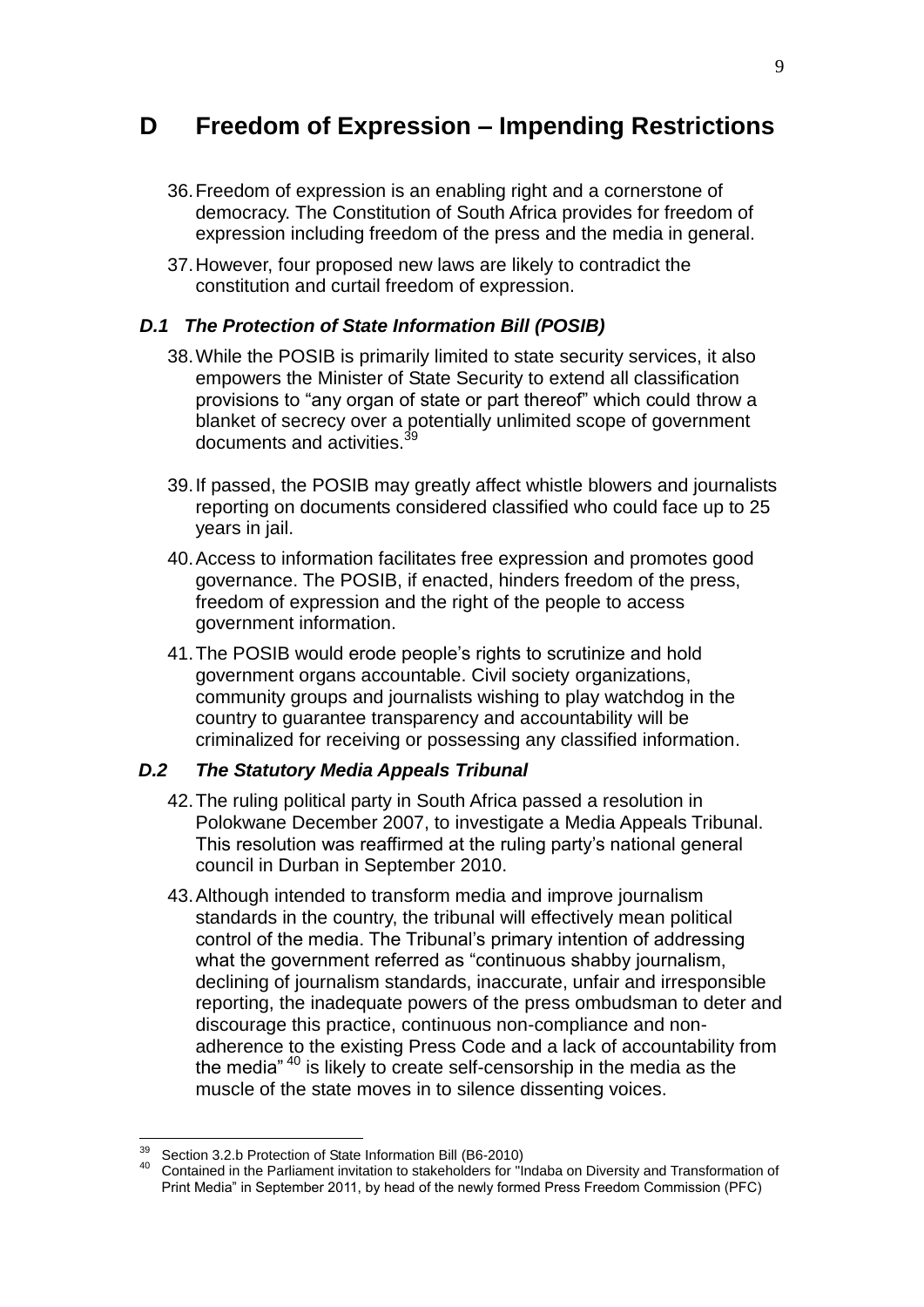44.At present the country has a self-regulatory system – consisting of the press code, the Ombudsman and the Press Appeals Panel, all of which work well to serve the peer reviewed media.

#### *D.3 The Public Service Broadcasting Bill (PSBB) and the Independent Communications Authority of SA (ICASA) Amendment Bill*

- 45.The PSBB 2009 was another restrictive Bill under debate, but was withdrawn by the former Minister of Communications, Mr. Roy Padayachie, in favour of a comprehensive overhaul of broadcasting legislation.
- 46.PSBB would have narrowed the social mandate of community and public broadcasters to serve the developmental goals of the Republic and extends the powers of the Minister of Communications over the SABC and municipal officials over community radio.
- 47.Diversified print media is essential in facilitating freedom of expression and reaching out to ordinary citizens. Currently there is a concentration of ownership in the print media and the public broadcaster has been capture by the ruling political party. This is a limitation on freedom of expression by preventing a diverse media that facilitates access to information and freedom of expression.
- 48.Women are grossly underrepresented in media ownership as well as in decision making structures of media houses; women remain underrepresented on boards of directors (38 percent), top management (25 percent) and senior management (35 percent).
- 49.The few existing community and small commercial media projects face sustainability challenges. The government has failed to provide sufficient funding to SABC and the Media Development and Diversity Agency (MDDA). The problem has been compounded by the existing tax, trade and competition policy that further restrict media diversity.
- 50.The Independent Communications Authority of SA (ICASA) Amendment Bill 2010 was proposed mainly to strengthen the capacity of the regulator. However, the Bill gives the Minister of Communications powers to determine the functions of individual ICASA councillors and to conduct performance appraisals of councillors. This will greatly affect the independence of the regulatory body and jeopardise the independence of broadcasting in the country by providing room for interference from both political and commercial interests. Smaller radio stations and community radio may be influenced to restrict diversified views of citizens especially those critical of government policies or big companies.

#### *D.4 Gender and freedom of expression*

51.The differential impact of freedom of expression on women and men cannot be under stated. Whereas freedom of expression has been understood to mean the absence of political censorship, there are

<sup>41</sup> <sup>41</sup> Gender Links, 2009, "Glass Ceilings South Africa: Women and Men in Southern African Media, Gender Links, Johanneburg.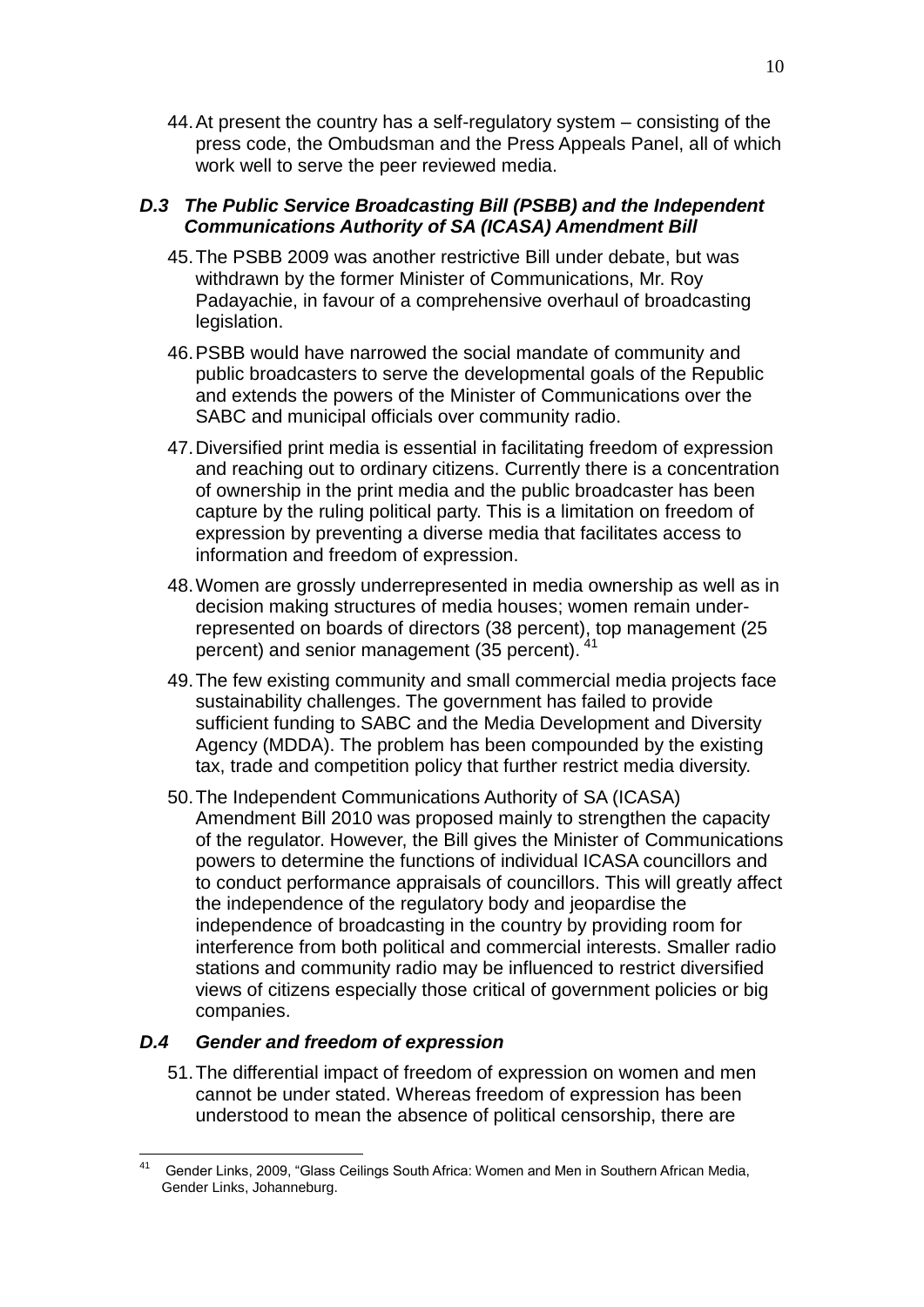many other ways in which citizens may be denied the right to be heard, such as when women's voices may be excluded from the media.<sup>42</sup>

52.Some of the examples of gender issues in freedom of expression debates include the plight of widows; whether or not pornography fuels gender violence; rape as a weapon of war; and whether the internet has had positive or negative effects in the struggle for women's rights.<sup>43</sup>

# **E Access to Information and the Protection of Whistle-blowers**

### *E.1 The Promotion of Access to Information Act (PAIA)*

53.At the time of its adoption in 2001 the PAIA was lauded as a gold standard Right to Information (RTI) law. Today there is great anxiety about the state of compliance with and implementation of the law. Concerns are based on what can be described as "the 7 Deadly Failures in Implementation", namely:

#### **E.1.1 Poor designation of deputy information officers**

54.Designation of deputy information officers is still haphazard and "not structured." A number of Deputy Information Officers who received requests for information from the Index researchers claimed that they were not aware that they were Deputy Information Officers. In 2011, information requests are still being handled by unqualified officers.

### **E.1.2 Failure to compile PAIA manuals**

55. Public bodies are obliged to publish a manual<sup>44</sup> to provide, amongst other things, contact details, records held and how to access these records. But not all public and other institutions, the South African Human Rights Commission (SAHRC), or the Government Printers and have the necessary resources to either compile, publish or process the manuals of over 800 public institutions and over a million others organisations.

#### **E.1.3 Lack of an alternative dispute resolution mechanism**

56.In the absence of the necessary rules, applicants for public information are restricted in their right of appeal to the same body that has refused access, followed by appeal to the High Court. This is an extremely expensive and lengthy process, out of the reach of the vast majority of South Africans. In practice the vast majority of South Africans do not have access to a dispute resolution mechanism.

<sup>1</sup>  $^{42}$  Gender Links, 2006, Gender Review of Media Development Organisations

<sup>43</sup> Gender Links, 2006, Gender Review of Media Development Organisations

<sup>44</sup> Section 14 of PAIA. In other jurisdictions manuals are referred to as publication schemes. Manual is a document that contains background information of the institution, the records it holds, the contact details for information officials as well as description of the process of submitting a request.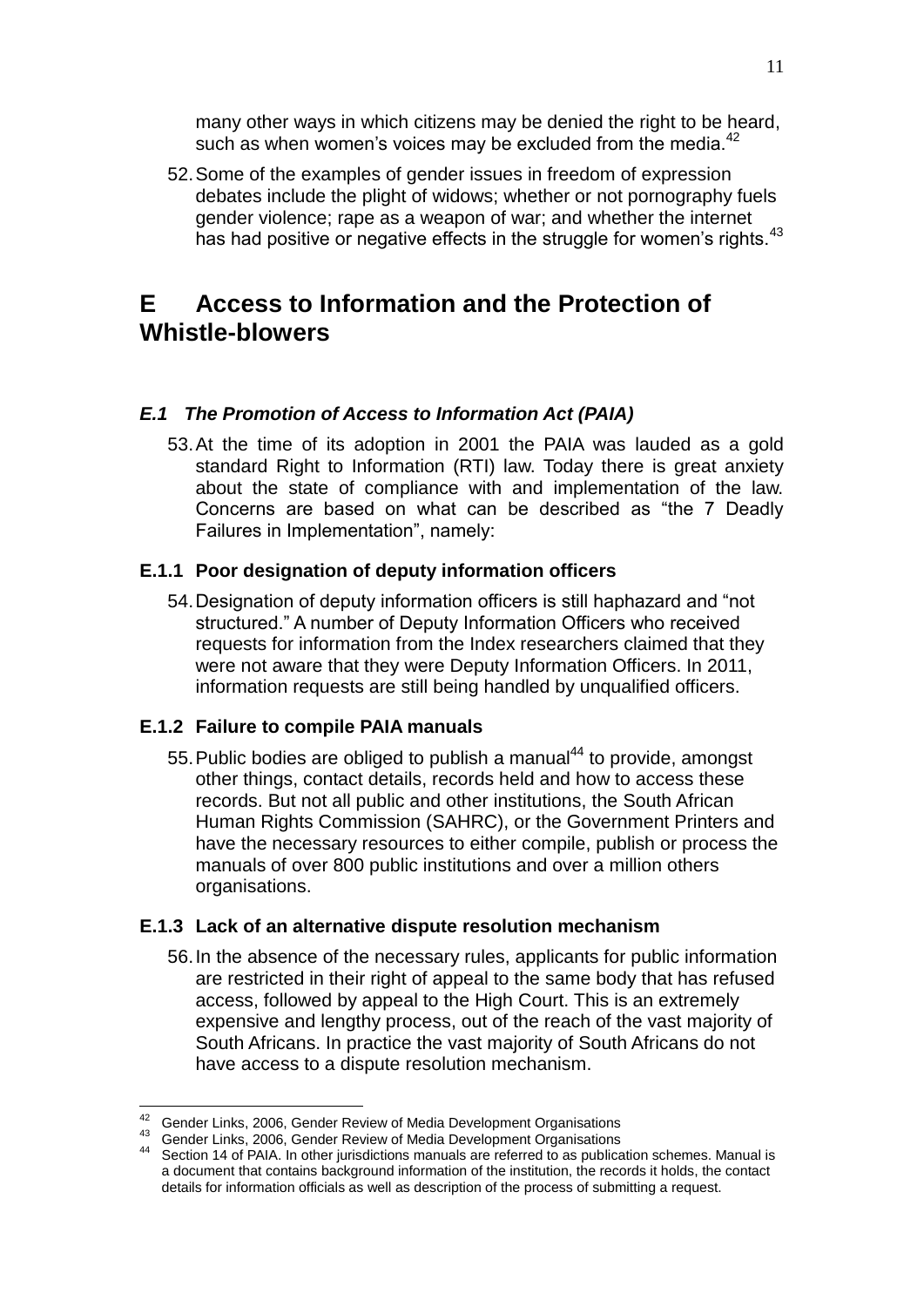## **E.1.4 Failure to respond to requests for information**

57.One of the greatest obstacles is that of "mute refusals," namely, requests for information that do not receive any response during the appropriate time frame. This non-compliance appears to be due to a lack of adequate training and lack of guidance on how to handle requests under the Act. However, the lack of a rapid, inexpensive, authoritative and effective dispute resolution mechanism has compounded this and prevented the development of decisions interpreting the Act.

### **E.1.5 Failure to provide access to disadvantaged requestors**

58.Information officers are required to assist individuals who are unable to make written requests by translating an oral request to the prescribed form, and providing a copy to the requestor. However ODAC"s study found that 70% of oral requests could not be submitted, while a further 10% were given oral refusals. In particular, blind and illiterate requesters experienced severe obstacles in making requests.<sup>45</sup>

## *E.2 The State of Implementation: Whistleblowing in South Africa*

## **E.2.1 Inadequate access to justice**

59.Only courts have jurisdiction to hear disputes, rather an independent agency such as an ombudsman. Courts and litigation are prohibitively expensive and in practice this means justice is inaccessible to whistleblowers living in poverty or on low incomes.

## **E.2.2 Limitation of protection against an "occupational detriment"**

- *60.*The PDA protects against "occupational detriment". This limitation does not provide sufficient reassurance against possible reprisals and is one of the primary causes of silence. For example, Van Vuuren observes that "Despite good whistle-blower provisions (South Africa is one of only seven countries with legislation protecting whistle-blowers) as many as 27% [of respondents who did not report bribery in the ISS study] said they are afraid of reprisals.<sup>46</sup>"
- 61.This fundamental lack of protections is a key impediment to fostering a culture of disclosure and needs to be urgently addressed. On a national scale, almost half the population do not have confidence in the law. The Markinor study commissioned by ODAC found that 43.1% of the respondents felt that the law does not adequately or effectively protect whistle-blowers.<sup>47</sup>

## **E.2.3 Failure to protect whistle-blower confidentiality**

62.Confidentiality must be distinguished from anonymity. An anonymous disclosure is one "*sent in a brown envelope or a message left on an* 

<sup>&</sup>lt;u>.</u> <sup>45</sup> Open Democracy Advice Centre "The state of whistle-blowing and access to information in South Africa" (2005) at page 4.

 $46$  Ibid Page 15

<sup>&</sup>lt;sup>47</sup> Paula Martin "The Status of Whistle-Blowing in South Africa" (2010)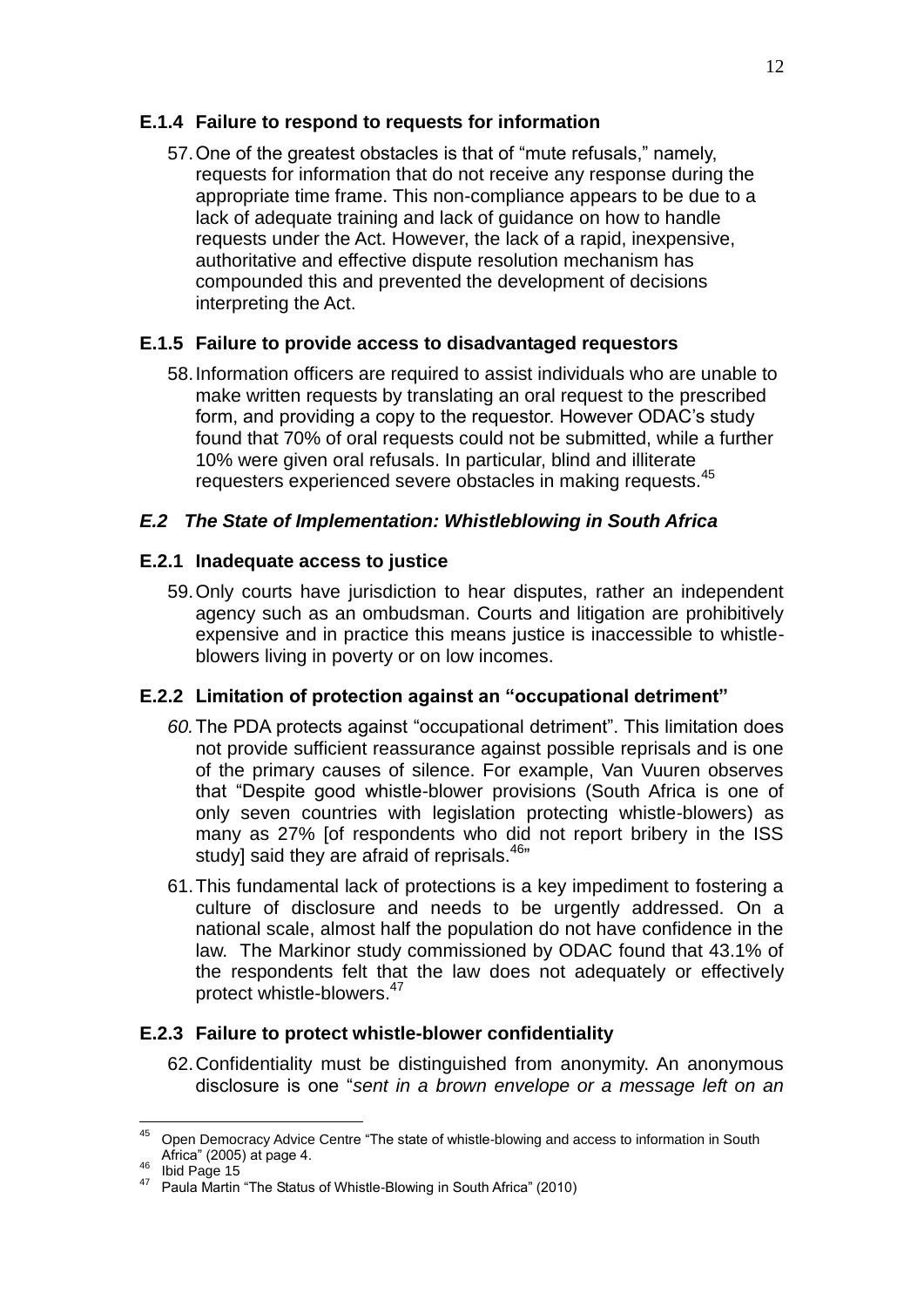*answering machine, with little or no possibility of identifying or contacting the whistle-blower or verifying the information. By contrast, a confidential disclosure is where the recipient knows the identity of the person, but agrees not to disclose it if and when the information is used*."<sup>48</sup> The New Zealand review described confidentiality as "perhaps the most significant protection $49"$ .

63.But the PDA also fails to protect confidentiality or have adequate civil and criminal liability protections.<sup>50</sup>

#### **E.2.4. Remedies for whistle-blowers are insufficient**

- 64.The remedies available to a whistle-blower in terms of the PDA in the case of his or her right to protection against occupational detriment being infringed are unduly limited by the narrow boundaries of the Labour Relations Act which is incorporated by reference.
- 65.A claim for damages in terms of the PDA is limited to the equivalent of 12 months" salary for an occupational detriment that amounts to an unfair labour practice and 24 months for an unfair dismissal. Yet the damage suffered by whistle-blowers is often severe and warrants more substantial damages. The limits also perpetuate class lines and are especially problematic in the case of lower paid workers (who are already vulnerable and less likely to whistle blow<sup>51</sup>.

# **F Recommendations to South Africa**

We recommend that the Government of South Africa:

## *F.1 Universal, equitable and affordable internet access*

- 66.Acknowledge the critical importance of universal access to the internet as a facilitator of civil and political and economic, social and cultural human rights.
- 67.Develop an integrated national strategy for how access to information and communications can strengthen development and human rights, linked to the National Development Plan.
- 68.Update the Broadband Policy with regard to internet penetration and speed targets and consult with civil society and private sector on policy implementation.
- 69.Ensure public internet access, in spaces that are safe and accessible for all, including women, the aged, children and people with disabilities, is included in any policy concerning communication, social development or education.
- 70.Encourage ICASA to regulate the South African internet market in a

<u>.</u>

 $48$  Calland R and Dehn G, 2004: page 8

<sup>49</sup> In Banisar D, 2006: page 29

<sup>50</sup> SALRC, 2008: page 2

 $51$  Greyling A, 2008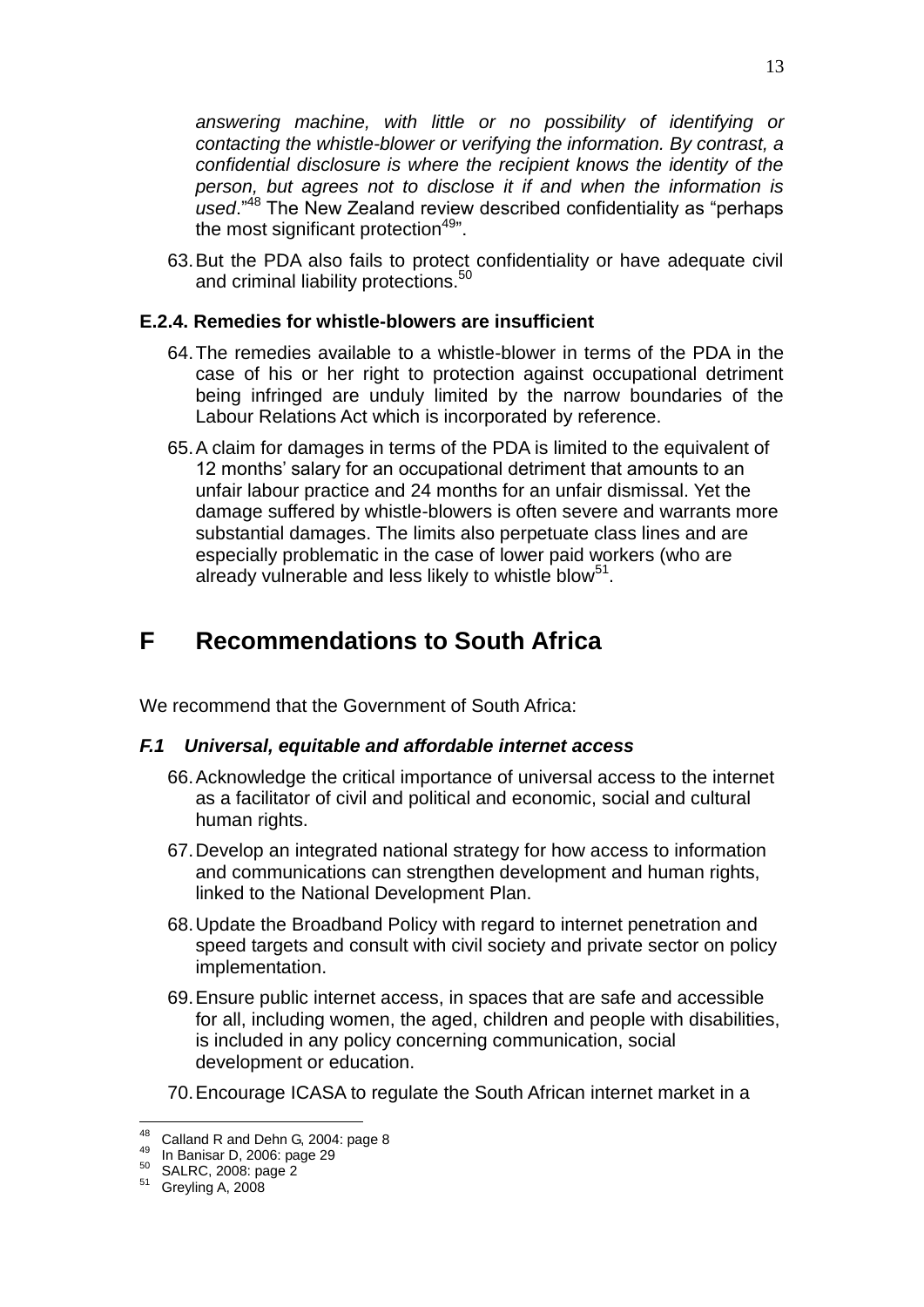manner that would promote affordable broadband access and as outlined in the government's National Development Plan released in November 2011.

71.Strengthen the efforts of the Media Development and Diversity Agency in facilitating the development of local language internet content.

### *F.2 Internet governance, human rights and multi-stakeholder participation*

- 72.Affirm its commitment to promoting and protecting human rights and multi-stakeholder participation in all internet related governance, policy and regulatory activities at national and global levels.
- 73.Concretise this through establishing a national multi-stakeholder internet steering group in partnership with groups from civil society, business, academia and the internet technical community.<sup>52</sup>

#### *F.2. The right to privacy and regulation of interception of communications*

- 74.Amend the Intelligence Services Oversight Act so that information provided in the annual report on the interception orders includes information on the number of interception orders, the major offences for which orders were granted, a summary of different types of interception orders, the average costs per order, the types of surveillance used, and information about the number of arrests and convictions resulting from intercepts.
- 75.Review the RICA to protect the rights of the people under surveillance and amend the Act to:

(a) provide that within 90 days of an interception order granted in terms of RICA terminating, the person whose communications were intercepted is informed about the order, unless there are compelling grounds not to do so;

(b) require that a person must be informed about applications for interception directions against them which are unsuccessful;

(c) ensure the grounds for issuing of interception directions reflect the highest possible threshold in accordance with international human rights law and best practice;

(d) define "national security" narrowly and in accordance with international human rights standards;

(e) require the applicant to undertake to minimise the interception of communication that is not immediately relevant to the task at hand;

(f) recognise the right of journalists to protect their sources of information, either in the form of express provisions in the Act or in the form of a protocol that law enforcement or intelligence officials are required to adhere to in investigating journalists;

A model for such a group is the Brazilian internet steering group CGI.br.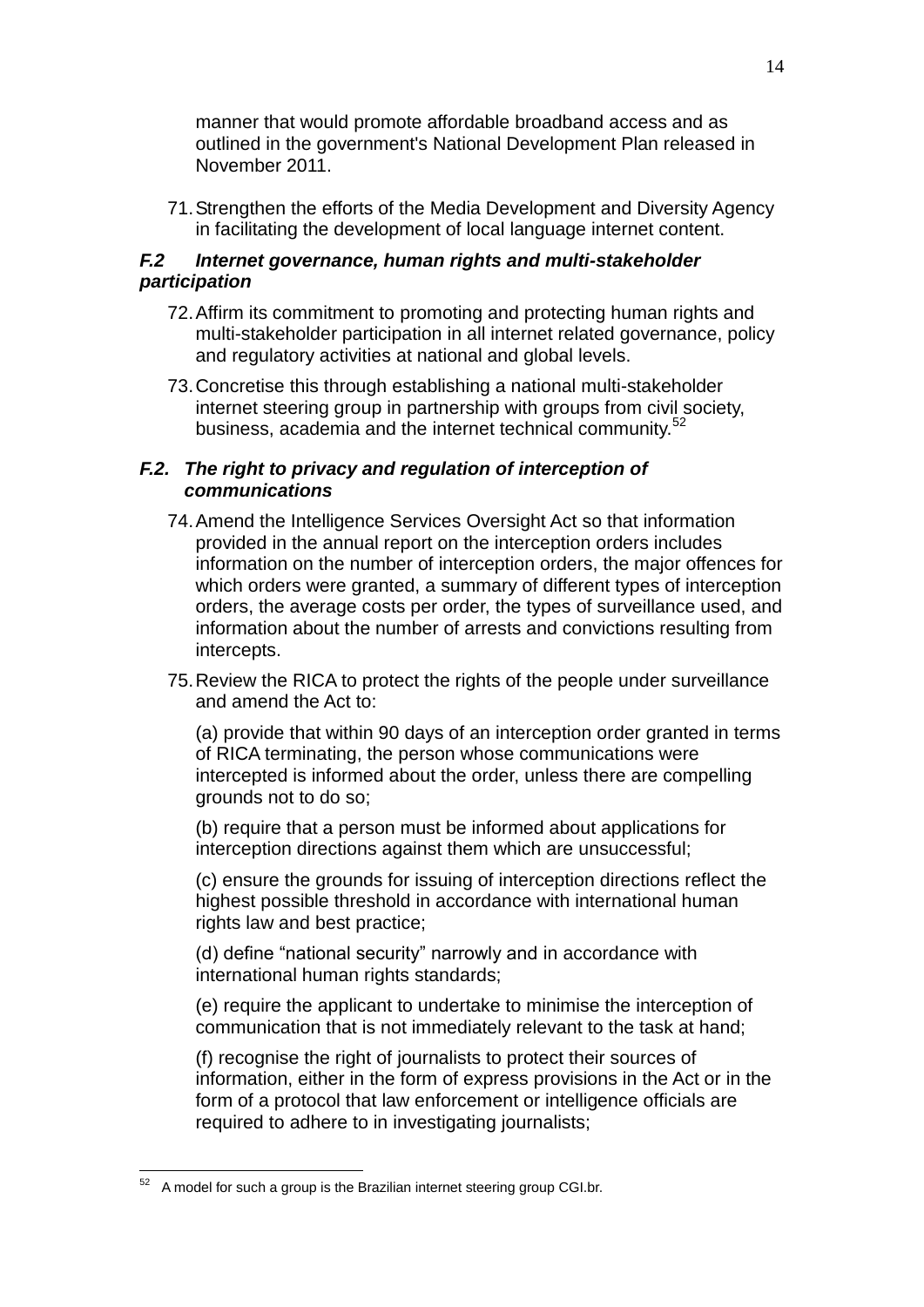- (g) extend the Act to cover foreign intelligence signals.
- 76.Implement the recommendations of the 2008 report entitled "Intelligence in a constitutional democracy – final report to the Minister of Intelligence Services, the Hon. Mr. Ronnie Kasrils MP, and hold a public debate on the mandate of the intelligence agencies.
- 77.Establish an independent commission of inquiry into the allegations of illegal phone tapping as a matter of urgency.
- 78.Ensure that State officials found guilty of illegal monitoring and surveillance are dismissed and prosecuted according to law.

### *F.3 Freedom of expression*

- 79.Defer the passage of POIB until all concerns raised by civil society are addressed and reviewed its draconian provisions to ensure the principle of openness and maximum disclosure of information is upheld and that limitations on freedom of expression comply with international human rights standards.
- 80.Stop the establishment of Media Appeals Tribunal and allow selfregulation of the media as a move to consolidate the freedom of press.
- 81.Redraft the ICASA Amendment and the Public Service Broadcasting Bill to ensure the Minister of Communications and municipalities do not exercise undue control over community and public broadcasting.
- 82.Stop the process of enacting fragmented media and broadcasting laws and instead embark on a harmonious and comprehensive media policy in full consultation with civil society and interested stakeholders.
- 83.Ensure that State-owned media lead by example through women"s voices being well represented in media content and in media decision making structures. This should and ultimately achieve the 50% representation of women"s voices in the media in line with the media provisions of the SADC Protocol on Gender and Development.53

#### *F.4 Access to Information and the Protection of Whistle-blowers*

- 84.Appoint information officers and deputy information officers with clear job descriptions and proper training;
- 85.Ensure institution under the PAIA are informed about their responsibilities and provide access to their records and manuals;
- 86.Make the necessary resources available to the Government Printer and SAHRC for publication and processing of manuals for all public institutions;
- 87.Create easily accessible dispute resolutions mechanisms such as Ombudsman, Tribunals or Information Commissioners in matters involving public and corporate governance, human rights and socioeconomic justice in order to bring dispute resolution within easier reach of the ordinary citizen.

<sup>53</sup> <sup>53</sup> http://www.**sadc**.int/index.php/download\_file/34/165/